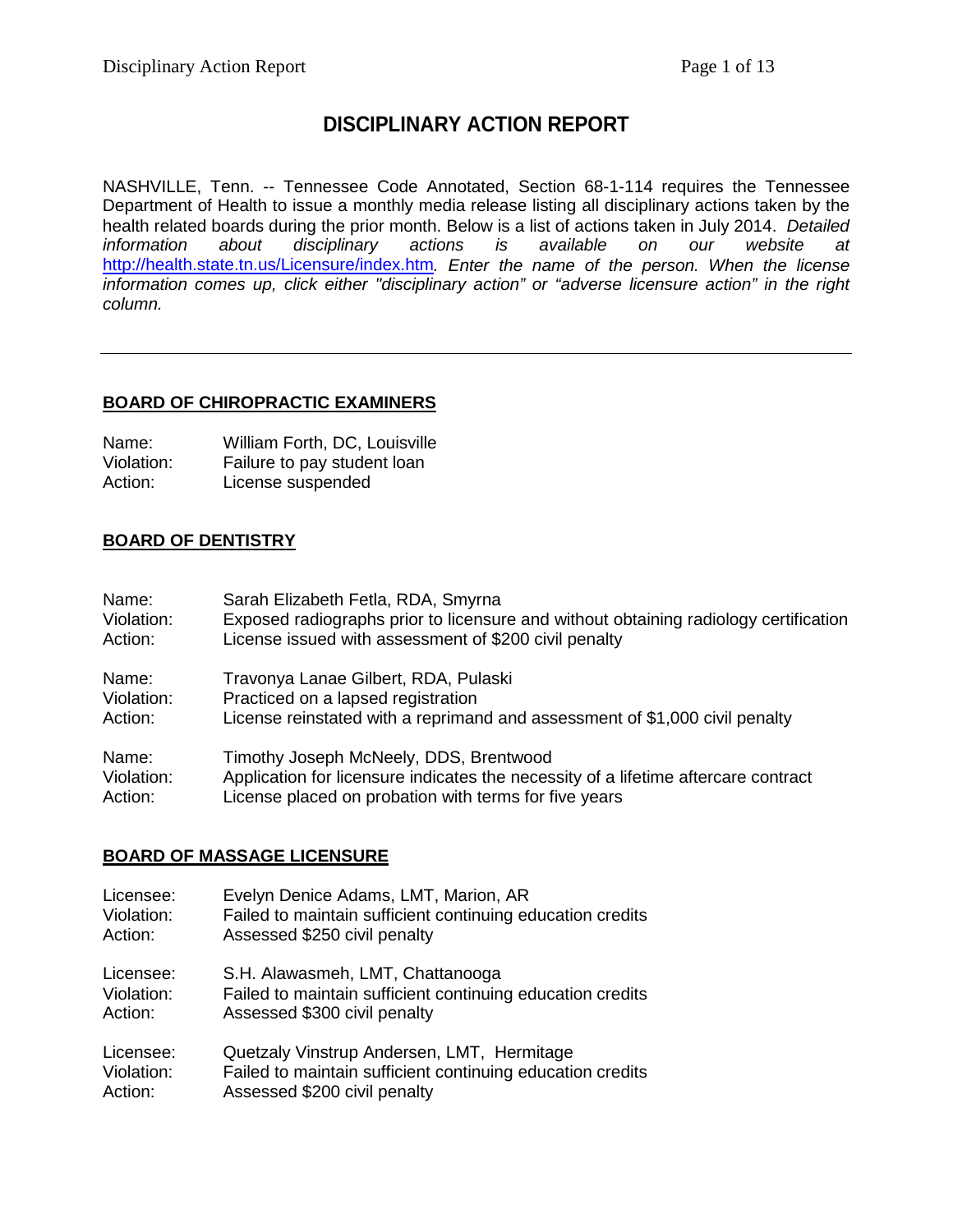| Licensee:  | John Colin Barbee, LMT, Knoxville                          |
|------------|------------------------------------------------------------|
| Violation: | Failed to maintain sufficient continuing education credits |
| Action:    | Assessed \$200 civil penalty                               |
| Licensee:  | Justine Marie Boland, LMT, Brentwood                       |
| Violation: | Failed to maintain sufficient continuing education credits |
| Action:    | Assessed \$200 civil penalty                               |
| Licensee:  | Steven R. Braun, LMT, Antioch                              |
| Violation: | Failed to maintain sufficient continuing education credits |
| Action:    | Assessed \$250 civil penalty                               |
| Licensee:  | Catherine Ann Brewer, LMT, Andersonville                   |
| Violation: | Failed to maintain sufficient continuing education credits |
| Action:    | Assessed \$375 civil penalty                               |
| Licensee:  | Darin Brown, LMT, Memphis                                  |
| Violation: | Failed to maintain sufficient continuing education credits |
| Action:    | Assessed \$200 civil penalty                               |
| Licensee:  | Michelle Lynn Byrd, LMT, Johnson City                      |
| Violation: | Failed to maintain sufficient continuing education credits |
| Action:    | Assessed \$325 civil penalty                               |
| Licensee:  | Amanda L. Caldwell, LMT, Oak Ridge                         |
| Violation: | Failed to maintain sufficient continuing education credits |
| Action:    | Assessed \$250 civil penalty                               |
| Licensee:  | Salli A. Carey, LMT, Nashville                             |
| Violation: | Failed to maintain sufficient continuing education credits |
| Action:    | Assessed \$200 civil penalty                               |
| Licensee:  | Stephanie Lea Christian, LMT, Knoxville                    |
| Violation: | Failed to maintain sufficient continuing education credits |
| Action:    | Assessed \$250 civil penalty                               |
| Licensee:  | Sharon Levette Coleman, LMT, Memphis                       |
| Violation: | Failed to maintain sufficient continuing education credits |
| Action:    | Assessed \$775 civil penalty                               |
| Licensee:  | Charlene Sophia Covington, LMT, Nashville                  |
| Violation: | Failed to maintain sufficient continuing education credits |
| Action:    | Assessed \$375 civil penalty                               |
| Licensee:  | Diana Craddock, LMT, Franklin                              |
| Violation: | Failed to maintain sufficient continuing education credits |
| Action:    | Agreed Citation, assessed \$250 civil penalty              |
| Licensee:  | Michelle Marie Davis, LMT, Powell                          |
| Violation: | Failed to maintain sufficient continuing education credits |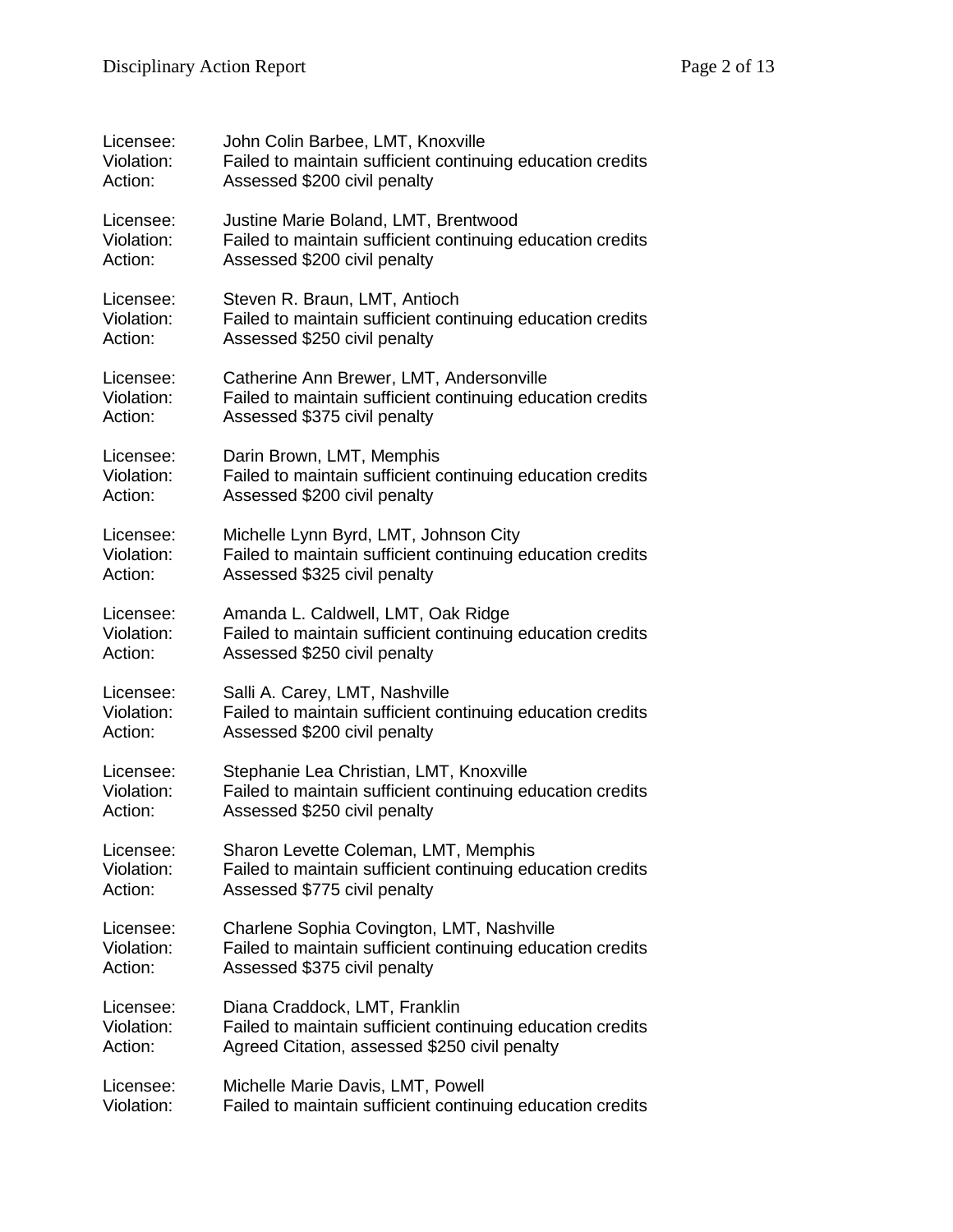| Action:    | Assessed \$375 civil penalty                               |
|------------|------------------------------------------------------------|
| Licensee:  | Ryan Davis, LMT, Memphis                                   |
| Violation: | Failed to maintain sufficient continuing education credits |
| Action:    | Assessed \$200 civil penalty                               |
| Licensee:  | Sydney Teresa Davis-Gunnels, LMT, Antioch                  |
| Violation: | Failed to maintain sufficient continuing education credits |
| Action:    | Assessed \$250 civil penalty                               |
| Licensee:  | Patricia Ann Darity, LMT, Nashville                        |
| Violation: | Failed to maintain sufficient continuing education credits |
| Action:    | Assessed \$325 civil penalty                               |
| Licensee:  | Karen Sue Effler, LMT, Maynardville                        |
| Violation: | Failed to maintain sufficient continuing education credits |
| Action:    | Assessed \$175 civil penalty                               |
| Licensee:  | Katrina Lynn Ferguson, LMT, Cordova                        |
| Violation: | Failed to maintain sufficient continuing education credits |
| Action:    | Assessed \$200 civil penalty                               |
| Licensee:  | Billie Sue Foster, LMT, Pulaski                            |
| Violation: | Failed to maintain sufficient continuing education credits |
| Action:    | Assessed \$200 civil penalty                               |
| Licensee:  | Shelli Ann Furman, LMT, Erin                               |
| Violation: | Failed to maintain sufficient continuing education credits |
| Action:    | Assessed \$600 civil penalty                               |
| Licensee:  | Judith Ann Glass, LMT, Knoxville                           |
| Violation: | Failed to maintain sufficient continuing education credits |
| Action:    | Assessed \$250 civil penalty                               |
| Licensee:  | Yuzhu Gong, LMT, Nashville                                 |
| Violation: | Failed to maintain sufficient continuing education credits |
| Action:    | Assessed \$600 civil penalty                               |
| Licensee:  | Angelia Sharlyne Harding, LMT, Memphis                     |
| Violation: | Failed to maintain sufficient continuing education credits |
| Action:    | Assessed \$200 civil penalty                               |
| Licensee:  | Amy Coombs Hertzog, LMT, White Bluff                       |
| Violation: | Failed to maintain sufficient continuing education credits |
| Action:    | Assessed \$425 civil penalty                               |
| Licensee:  | Tonya Yvonne Hicks, LMT, Christiana                        |
| Violation: | Failed to maintain sufficient continuing education credits |
| Action:    | Assessed \$250 civil penalty                               |
| Licensee:  | Ann Rosemarie Higgs, LMT, Hermitage                        |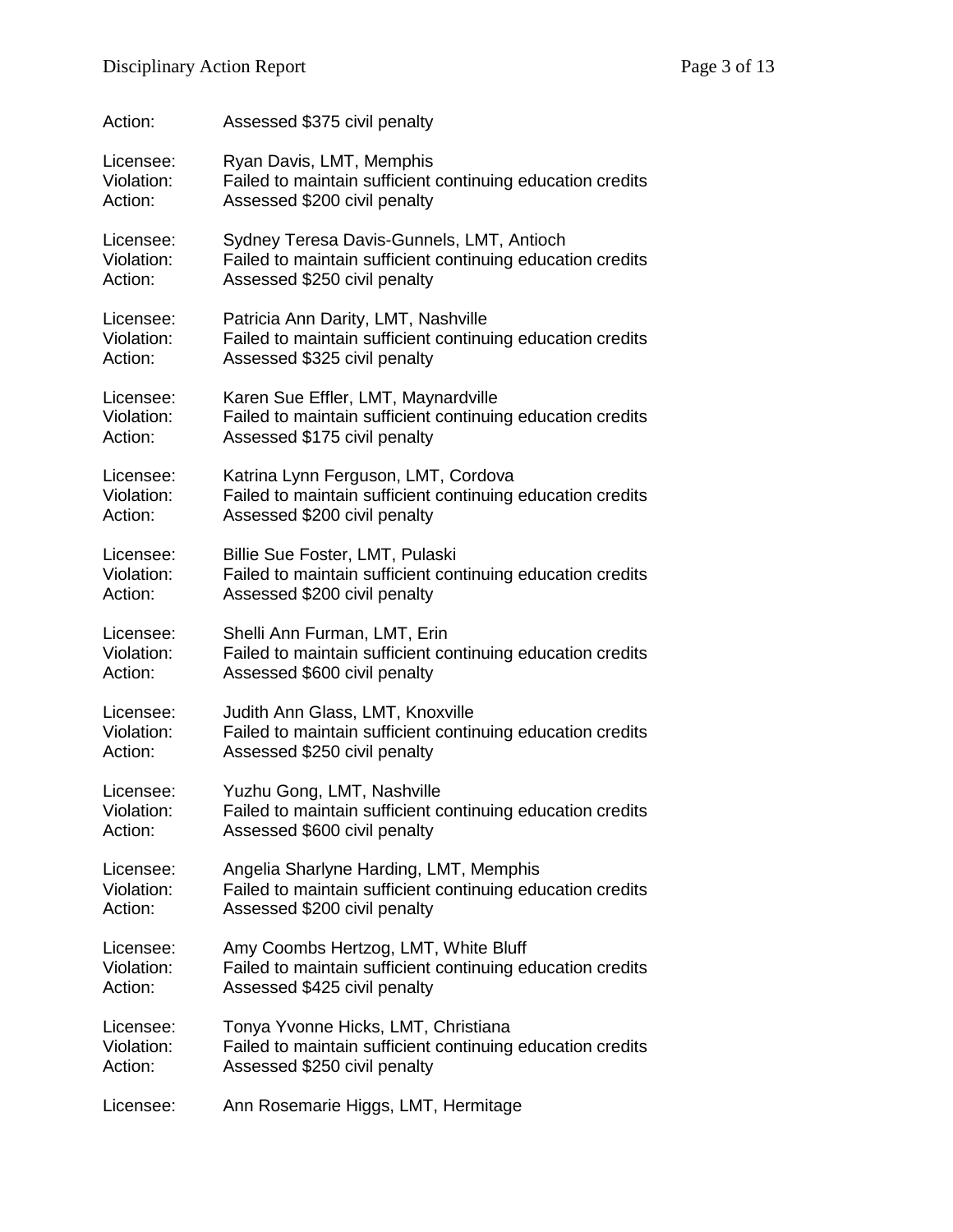| Violation: | Failed to maintain sufficient continuing education credits |
|------------|------------------------------------------------------------|
| Action:    | Assessed \$675 civil penalty                               |
| Licensee:  | Benjamin R. Jones, LMT, Lewisburg                          |
| Violation: | Failed to maintain sufficient continuing education credits |
| Action:    | Assessed \$250 civil penalty                               |
| Licensee:  | Judith Estelle Kamsu, LMT, Clarksville                     |
| Violation: | Failed to maintain sufficient continuing education credits |
| Action:    | Assessed \$775 civil penalty                               |
| Licensee:  | Jacqueline Grace Kidd, LMT, Chattanooga                    |
| Violation: | Failed to maintain sufficient continuing education credits |
| Action:    | Assessed \$675 civil penalty                               |
| Licensee:  | Myunghee Kim, LMT, East Ridge                              |
| Violation: | Failed to maintain sufficient continuing education credits |
| Action:    | Assessed \$300 civil penalty                               |
| Licensee:  | Sandra Lee Kimbro, LMT, Munford                            |
| Violation: | Failed to maintain sufficient continuing education credits |
| Action:    | Assessed \$200 civil penalty                               |
| Licensee:  | Joann Lale, LMT, Maryville                                 |
| Violation: | Failed to maintain sufficient continuing education credits |
| Action:    | Assessed \$175 civil penalty                               |
| Licensee:  | Kimberly Haze Lambdin, LMT, Memphis                        |
| Violation: | Failed to maintain sufficient continuing education credits |
| Action:    | Assessed \$200 civil penalty                               |
| Licensee:  | Valary Estell Martinez, LMT, Nashville                     |
| Violation: | Failed to maintain sufficient continuing education credits |
| Action:    | Assessed \$250 civil penalty                               |
| Licensee:  | Jennifer Lynn Meredith, LMT, Winfield                      |
| Violation: | Failed to maintain sufficient continuing education credits |
| Action:    | Assessed \$250 civil penalty                               |
| Licensee:  | Aimee Lynn Messmer, LMT, Madisonville                      |
| Violation: | Failed to maintain sufficient continuing education credits |
| Action:    | Assessed \$675 civil penalty                               |
| Licensee:  | Catherine Jean Myers, LMT, Chuckey                         |
| Violation: | Failed to maintain sufficient continuing education credits |
| Action:    | Assessed \$700 civil penalty                               |
| Licensee:  | Brittany Leighann Osborne, LMT, Maryville                  |
| Violation: | Failed to maintain sufficient continuing education credits |
| Action:    | Assessed \$250 civil penalty                               |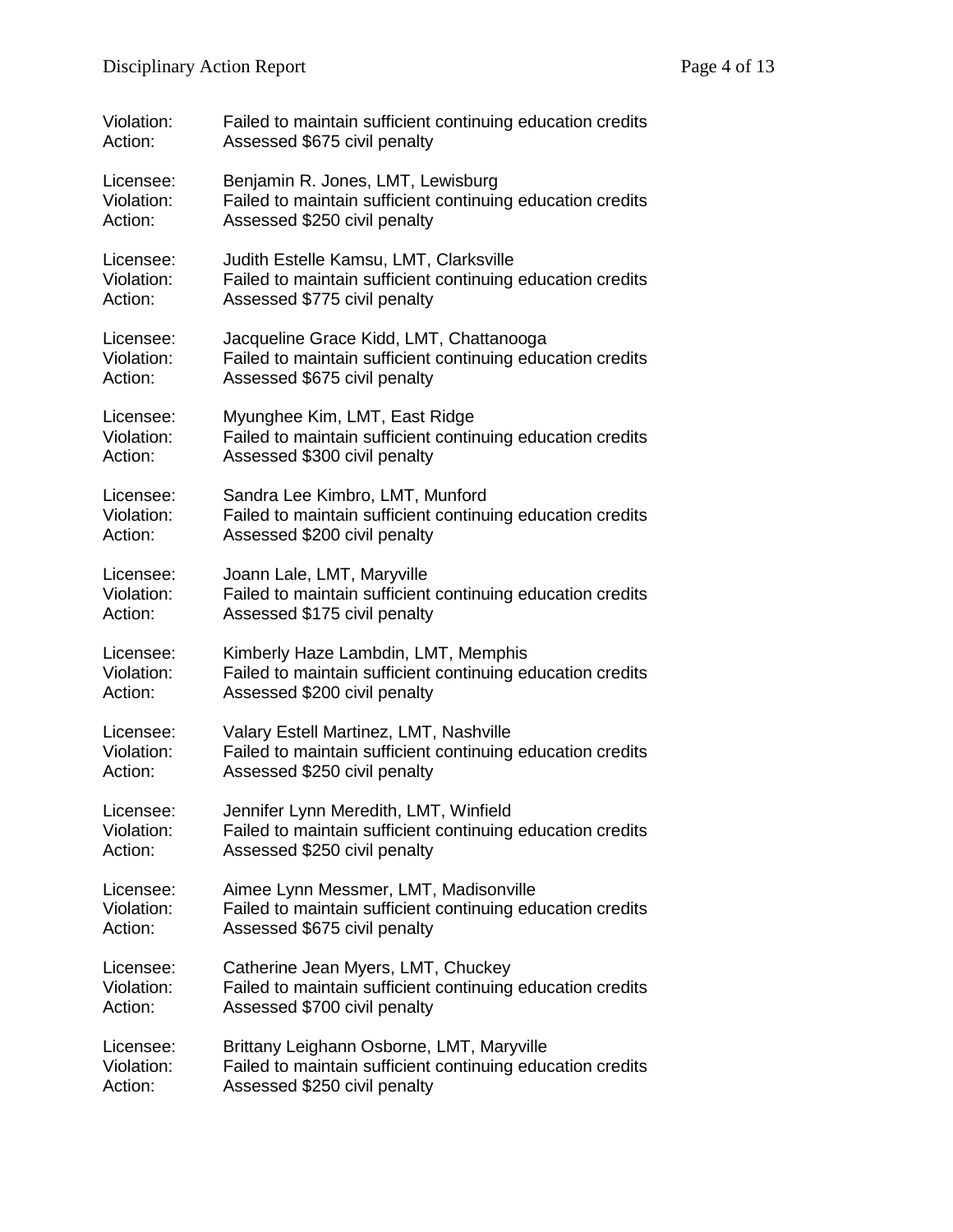| Licensee:  | Mia Leiloni Oxendine, LMT, Knoxville                       |
|------------|------------------------------------------------------------|
| Violation: | Failed to maintain sufficient continuing education credits |
| Action:    | Assessed \$775 civil penalty                               |
| Licensee:  | Allison Nicole Ross, LMT, Memphis                          |
| Violation: | Failed to maintain sufficient continuing education credits |
| Action:    | Assessed \$200 civil penalty                               |
| Licensee:  | Charles Franklin Smith, LMT, Rock Spring, GA               |
| Violation: | Failed to maintain sufficient continuing education credits |
| Action:    | Assessed \$250 civil penalty                               |
| Licensee:  | Sarah Marie Tringdale, LMT, Houston, TX                    |
| Violation: | Failed to maintain sufficient continuing education credits |
| Action:    | Assessed \$775 civil penalty                               |
| Licensee:  | Tebeth Turnbloom, LMT, Nashville                           |
| Violation: | Failed to maintain sufficient continuing education credits |
| Action:    | Assessed \$775 civil penalty                               |
| Licensee:  | Theresa Walker, LMT, Nashville                             |
| Violation: | Failed to maintain sufficient continuing education credits |
| Action:    | Assessed \$200 civil penalty                               |
| Licensee:  | Ashley Michelle Watts, LMT, Clarksville                    |
| Violation: | Failed to maintain sufficient continuing education credits |
| Action:    | Assessed \$250 civil penalty                               |
| Licensee:  | Erica Juliet West, LMT, Cookeville                         |
| Violation: | Failed to maintain sufficient continuing education credits |
| Action:    | Assessed \$300 civil penalty                               |
| Licensee:  | Travis O'Dell Williamson, LMT, Memphis                     |
| Violation: | Failed to maintain sufficient continuing education credits |
| Action:    | Assessed \$775 civil penalty                               |
| Licensee:  | Melissa Ann Wolff, LMT, Windsor, CT                        |
| Violation: | Failed to maintain sufficient continuing education credits |
| Action:    | Assessed \$200 civil penalty                               |
| Licensee:  | Jing Dong Zhai, LMT, Clarksville                           |
| Violation: | Failed to maintain sufficient continuing education credits |
| Action:    | Assessed \$675 civil penalty                               |

## **BOARD OF MEDICAL EXAMINERS**

Licensee: Ihsaan Al-Amin, MD, Smyrna, GA<br>Violation: Dispensing, prescribing or otherwi Dispensing, prescribing or otherwise distributing any controlled substance or other drug not in the course of professional practice, or not in good faith to relieve pain and suffering, or not to cure an ailment, physical infirmity or disease, or in amounts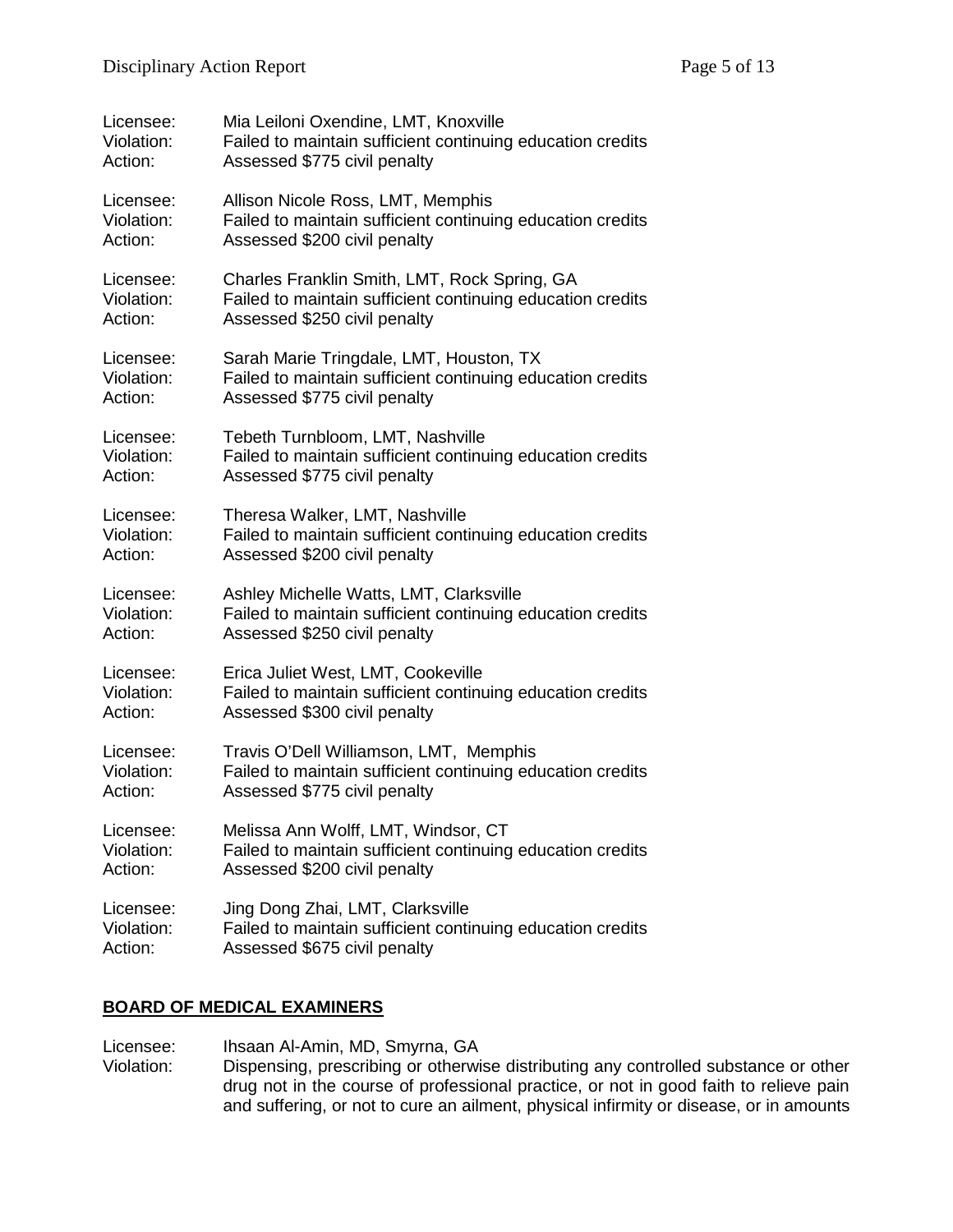and/or for durations not medically necessary, advisable or justified for a diagnosed condition; dispensing, prescribing or otherwise distributing any controlled substance or any other drug to any person in violation of any law of the state or the United States; conviction of a felony, conviction of any offense under state or federal laws relative to drugs or the practice of medicine, conviction of any offense involving moral turpitude or conviction of any offense for which the person is required to register as a sexual offender or violent sexual offender; prescribing, ordering, administering or dispensing dangerous drugs or controlled substances without following statutory guidelines

Action: License revoked; assessed costs not to exceed \$20,000

Licensee: Daniel Hamaty, MD, Signal Mountain

- Violation: Unprofessional, dishonorable or unethical conduct; making false representations in the practice of medicine; dispensing, prescribing or otherwise distributing any controlled substance or other drug not in the course of professional practice, or not in good faith to relieve pain and suffering, or not to cure an ailment, physical infirmity or disease, or in amounts and/or for durations not medically necessary, advisable or justified for a diagnosed condition; failure to adhere to Board Rules 0880-02-.14(6)(e)(3) with regard to patient assessment, documentation, treatment plan, periodic review, and recordkeeping; violation of pain management clinic statutes and/or rules governing cash payments, proper supervision and prescribing, provision of alternate medical director, policies and procedures governing practitioner training, treatment guidelines, patient compliance monitoring, infection control, health and safety, and appropriate recordkeeping; failure to maintain adequate billing records and proper medical records for seven years; and failure to ensure proper licensure of clinic's health care providers, the delivery of quality care and services, and appropriate payment type according to the statutory requirements
- Action: License reprimanded and permanently retired; voluntarily surrendered pain management clinic certificate number 333; agreed to voluntarily surrender Drug Enforcement Agency certification; assessed costs not to exceed \$1,000

Licensee: Charles D. Harris, MD, Hixson<br>Violation: Unprofessional. dishonorable o

- Unprofessional, dishonorable or unethical conduct, to wit: failed to establish and maintain written protocols and formulary pursuant to Rule 0880-6-.02(5), as required of supervising physicians; failed to review and certify by signature every ten days within a 30 day window records of patients receiving controlled drugs; failed to review and certify by signature at least 20% of charts monitored or written by the certified nurse practitioner every 30 days; and failed to visit the remote site at least once every 30 days
- Action: License placed on probation for four years; assessed civil penalty of \$1,200 and costs not to exceed \$1,000

Licensee: Douglas W. Kane, MD, Cookeville

Violation: Unprofessional, dishonorable or unethical conduct, to wit: failed to maintain advocacy of the Tennessee Medical Foundation, in violation of a Board Order Action: License voluntarily surrendered; assessed costs not to exceed \$1,000

Licensee: Laneshia Charnise Kelly, MDX, Antioch

Violation: Failed to pay student loan

Action: License suspended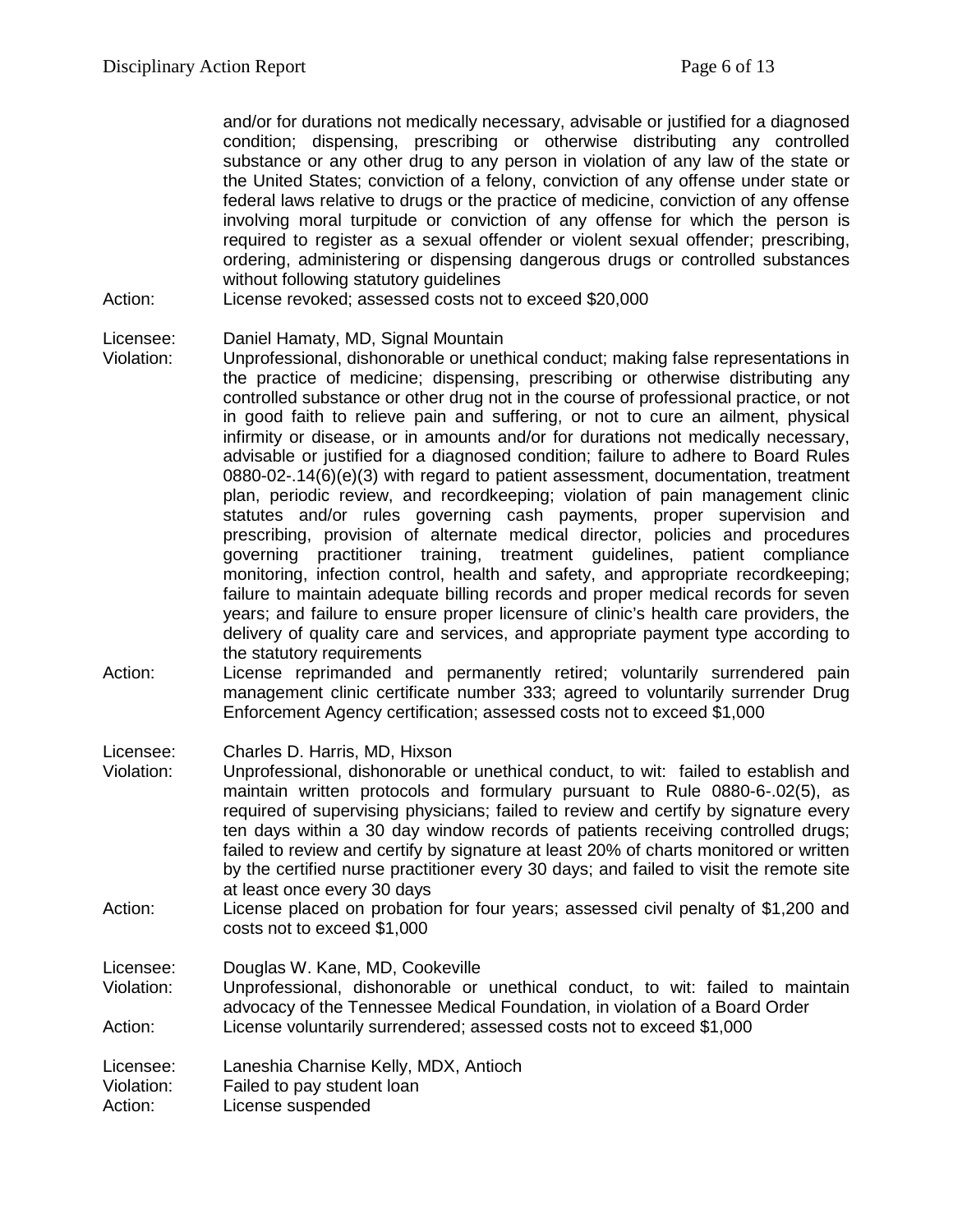#### Licensee: Carl A. Lindblad, MD, Chattanooga

- Violation: Unprofessional, dishonorable or unethical conduct; dispensing, prescribing or otherwise distributing any controlled substance or other drug not in the course of professional practice, or not in good faith to relieve pain and suffering, or not to cure an ailment, physical infirmity or disease, or in amounts and/or for durations not medically necessary, advisable or justified for a diagnosed condition; dispensing, prescribing or otherwise distributing any controlled substance or any other drug to any person in violation of any law of the state or the United States; prescribing or dispensing any drug to any individual, whether in person or over telephone lines, unless the physician, or his/her licensed supervisee pursuant to appropriate protocols or medical records, has first done and appropriately documented, for the person to whom a prescription is to be issued or drugs dispensed, an appropriate history and physical examination, made a diagnosis based upon the examinations, formulated and discussed a therapeutic plan which may or may not be the prescription of a dispensed drug , and insured availability of the physician or coverage for the patient for appropriate follow-up care; failure to cause to be maintained a medical record for every patient for whom he or she, and/or any of his or her professionally licensed supervisees, performs services or provides professional consultation; failure to retain records for a period of not less than ten years from the physician's or his supervisee's last professional contact with the patient
- Action: License reprimanded with terms; assessed costs not to exceed \$2,000
- Licensee: Michael C. Reed, MD, Nashville
- Violation: Dispensing, prescribing or otherwise distributing any controlled substance or other drug not in the course of professional practice, or not in good faith to relieve pain and suffering, or not to cure an ailment, physical infirmity or disease, or in amounts and/or for durations not medically necessary, advisable or justified for a diagnosed condition
- Action: License placed on probation for five years with terms

### **MEDICAL LABORATORY BOARD**

| Licensee:  | Jamie D. Chelf, Lab Prof., Clarksville * |
|------------|------------------------------------------|
| Violation: | Failed to pay child support              |
| Action:    | License suspended                        |
| Liconson:  | Stoven D. Pogers, Lab Prof. Cookeville   |

Licensee: Steven P. Rogers, Lab Prof, Cookeville \* Violation: Failed to pay child support Action: License suspended

*\*Licensees disciplined in June 2014*

### **BOARD OF NURSING**

| Licensee:  | Charlena K. Adams, RN, Hixson              |
|------------|--------------------------------------------|
| Violation: | Violation of Board Order                   |
| Action:    | Stay of revocation lifted; license revoked |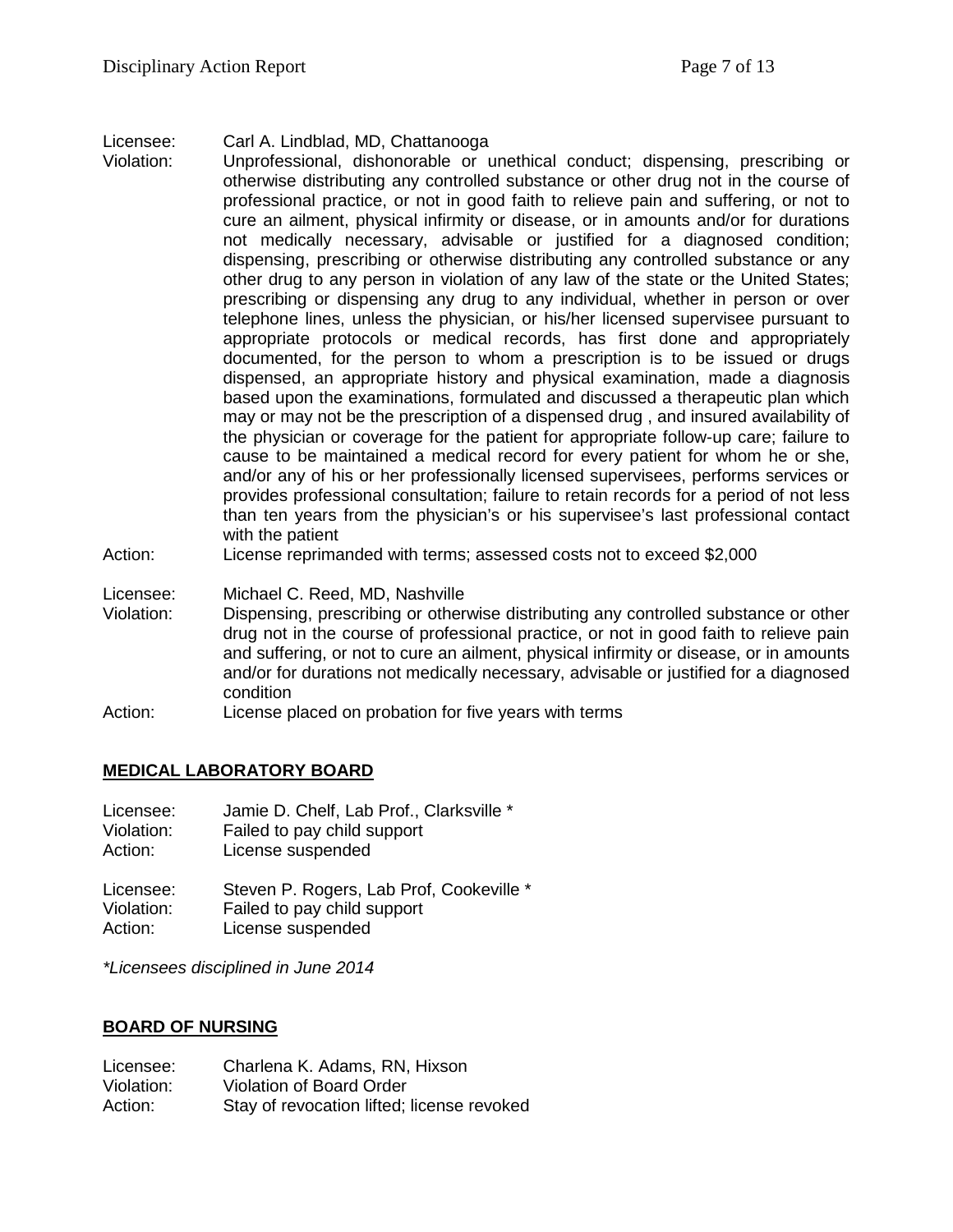| Licensee:  | Demequa Bonds, LPN, Cordova         |
|------------|-------------------------------------|
| Violation: | Failed to pay student loan          |
| Action:    | License suspended                   |
| Licensee:  | Nova Brewer, LPN, Cleveland         |
| Violation: | Failed to pay student loan          |
| Action:    | License suspended                   |
| Licensee:  | Robyn Clark, RN, Sunbright          |
| Violation: | Failed to pay student loan          |
| Action:    | License suspended                   |
| Licensee:  | Ashley Edwards, RN, Lebanon         |
| Violation: | Failed to pay student loan          |
| Action:    | License suspended                   |
| Licensee:  | Candy Goforth, LPN, Holladay        |
| Violation: | Failed to pay student loan          |
| Action:    | License suspended                   |
| Licensee:  | Edward Gomez, RN, Signal Mountain   |
| Violation: | Failed to pay student loan          |
| Action:    | License suspended                   |
| Licensee:  | Kimberley Humphrees, RN, Jackson    |
| Violation: | Failed to pay student loan          |
| Action:    | License suspended                   |
| Licensee:  | Leslie Johnson, RN, Elizabethton    |
| Violation: | Failed to pay student loan          |
| Action:    | License suspended                   |
| Licensee:  | Jeannie Jones, RN, Elizabethton     |
| Violation: | Failed to pay student loan          |
| Action:    | License suspended                   |
| Licensee:  | Kristina Kercado, RN, Columbia      |
| Violation: | Failed to pay student loan          |
| Action:    | License suspended                   |
| Licensee:  | Kimberly Marshall, RN, Jackson      |
| Violation: | Failed to pay student loan          |
| Action:    | License suspended                   |
| Licensee:  | Kimberly Massengale, LPN, Knoxville |
| Violation: | Failed to pay student loan          |
| Action:    | License suspended                   |
| Licensee:  | Carrie Nidiffer, LPN, Memphis       |
| Violation: | Failed to pay student loan          |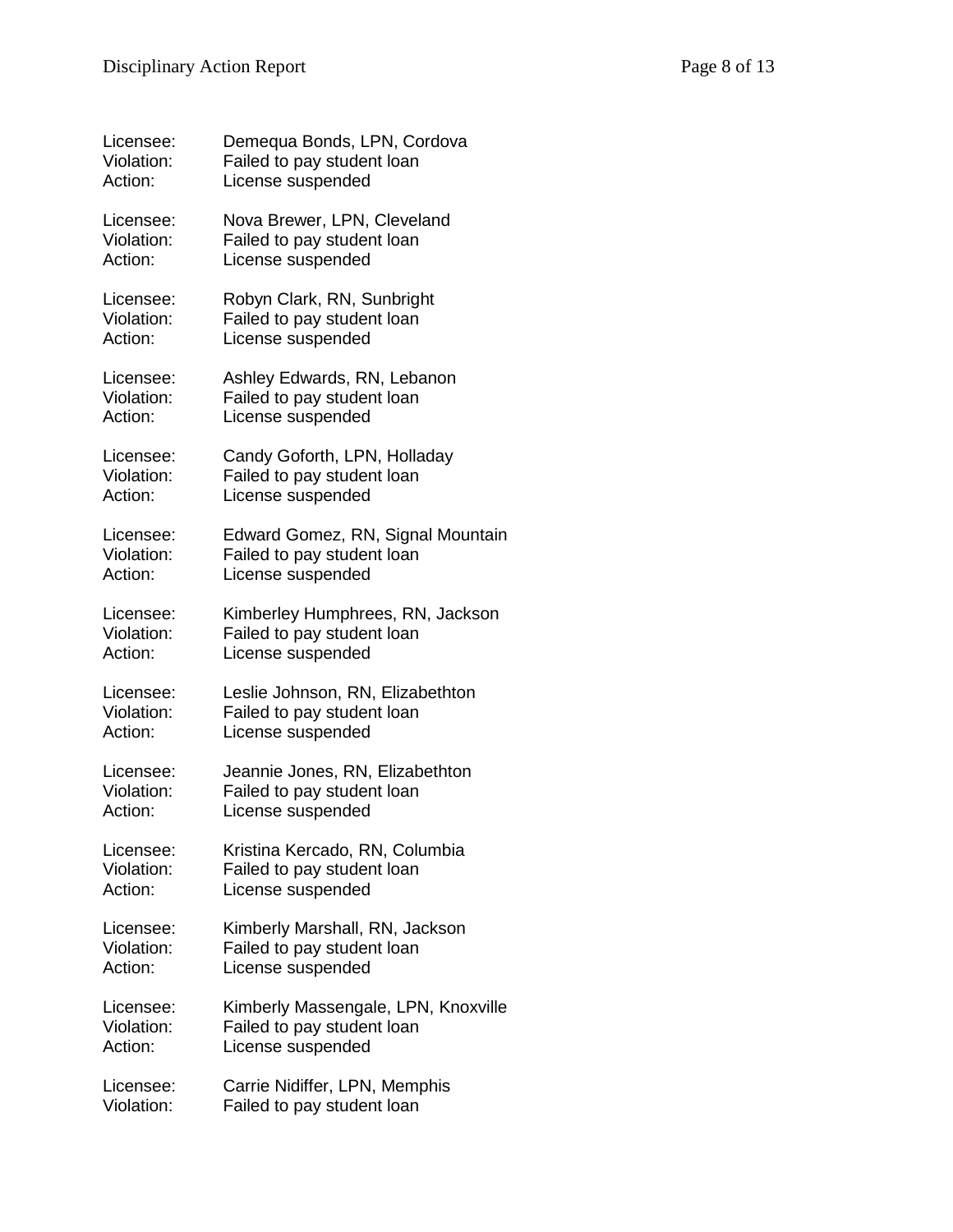| Action:    | License suspended                          |
|------------|--------------------------------------------|
| Licensee:  | Laurie Parrish, RN, Franklin               |
| Violation: | Failed to pay student loan                 |
| Action:    | License suspended                          |
| Licensee:  | Christen Elisabeth Reynolds, RN, Jackson   |
| Violation: | Violation of Board Order                   |
| Action:    | Stay of revocation lifted; license revoked |
| Licensee:  | Shannon Rich, LPN, Oak Ridge               |
| Violation: | Failed to pay student loan                 |
| Action:    | License suspended                          |
| Licensee:  | Freda West, RN, Westmoreland               |
| Violation: | Failed to pay student loan                 |
| Action:    | License suspended                          |
| Licensee:  | Mari Yates, RN, Knoxville                  |
| Violation: | Failed to pay student loan                 |
| Action:    | License suspended                          |

## **BOARD OF OCCUPATIONAL THERAPY**

| Licensee:  | Karen D. Fisher, OTA, Kingsport                            |
|------------|------------------------------------------------------------|
| Violation: | Failed to maintain sufficient continuing education credits |
| Action:    | Assessed \$100 civil penalty                               |
| Licensee:  | Reginald Hamilton, OTA, Bartlett                           |
| Violation: | Failed to maintain sufficient continuing education credits |
| Action:    | Assessed \$100 civil penalty                               |

## **BOARD OF PHARMACY**

| Licensee:<br>Violation:<br>Action: | Preston E. Cates, DPh, Dunlap<br>Failed to ensure that pharmacy technicians at practice site were in compliance<br>with registration requirements<br>Assessed \$3,700 civil penalty |
|------------------------------------|-------------------------------------------------------------------------------------------------------------------------------------------------------------------------------------|
|                                    |                                                                                                                                                                                     |
| Licensee:                          | Corder's Community Pharmacy, Inc., Smyrna                                                                                                                                           |
| Violation:                         | Unprofessional, dishonorable or unethical conduct; operation of a pharmacy which                                                                                                    |
|                                    | failed to comply with registration requirements for an individual operating as a                                                                                                    |
|                                    | pharmacy technician; failed to comply with applicable federal regulations regarding                                                                                                 |
|                                    | the inventory of controlled substances; failed to comply with state and federal                                                                                                     |
|                                    | regulations regarding record-keeping for prescriptions; and allowed access to the                                                                                                   |
|                                    | pharmacy by a person other than the Pharmacist in charge, or another pharmacist                                                                                                     |
| Action:                            | Pharmacy license summarily suspended                                                                                                                                                |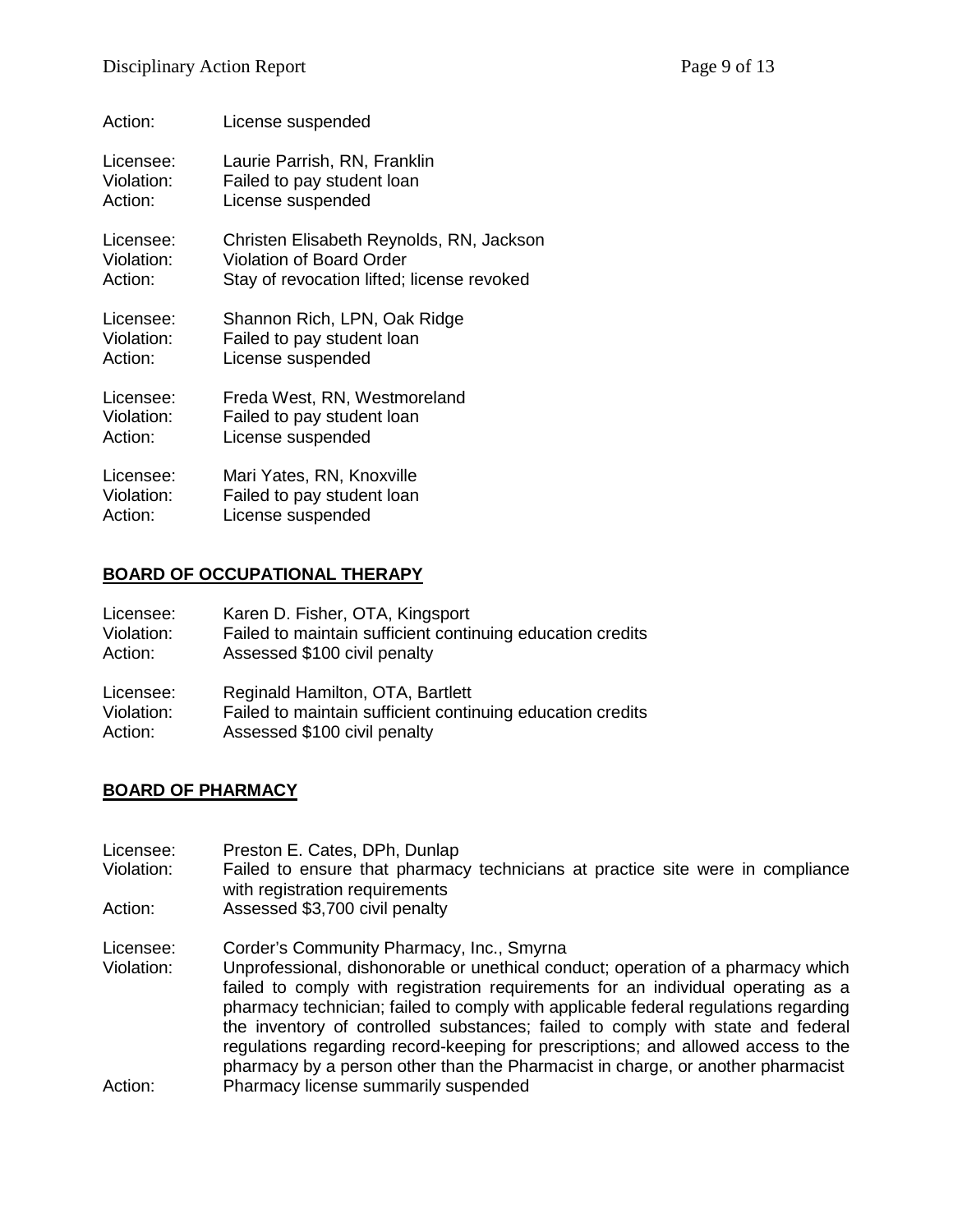| Licensee:<br>Violation:<br>Action: | Susan Gayle Cost-Hoaglin, RT, Cordova<br>Failed to pay student loan<br><b>Registration suspended</b>                                                                                                                                                                                                                                                      |
|------------------------------------|-----------------------------------------------------------------------------------------------------------------------------------------------------------------------------------------------------------------------------------------------------------------------------------------------------------------------------------------------------------|
| Licensee:<br>Violation:            | Wesley T. Cowan, DPh, White Pine<br>Failed to ensure that individual at practice site was in compliance with registration<br>requirements as a pharmacy technician                                                                                                                                                                                        |
| Action:                            | Assessed \$500 civil penalty                                                                                                                                                                                                                                                                                                                              |
| Licensee:<br>Violation:<br>Action: | Dwight A. Disney, DPh, Knoxville and Powell<br>Dispensed unauthorized refills<br>Required to complete within six months 10 hours of continuing education as to the<br>laws and ethics of filling medical and prescription orders                                                                                                                          |
| Licensee:<br>Violation:<br>Action: | Gallatin Welding Supply, (unlicensed), Gallatin<br>Provided oxygen out of facility without being licensed<br>Assessed \$15,300 civil penalty                                                                                                                                                                                                              |
| Licensee:<br>Violation:<br>Action: | Janice Ruth Gentry, RT, Cosby<br>Failed to maintain current registration as a pharmacy technician<br>Assessed \$100 civil penalty                                                                                                                                                                                                                         |
| Licensee:<br>Violation:<br>Action: | Kimberly H. Hawkins, DPh, Chattanooga<br>Dishonorable, immoral, unethical, illegal and/or unprofessional conduct, to wit:<br>removed drug from the pharmacy without authorization from a licensed prescriber<br>License voluntarily surrendered                                                                                                           |
| Licensee:<br>Violation:<br>Action: | Crystal Marie Hunt, RT, Dickson<br>Dishonorable, immoral, unethical, illegal and/or unprofessional conduct, to wit:<br>removed drug from pharmacy without authorization from a licensed prescriber and<br>facilitated in the forging of prescriptions for resale<br><b>Registration revoked</b>                                                           |
| Licensee:<br>Violation:<br>Action: | PA M. Jatta, DPh, Hermitage<br>Failed to ensure that pharmacy technician at practice site was in compliance with<br>registration requirements<br>Assessed \$200 civil penalty                                                                                                                                                                             |
| Licensee:<br>Violation:<br>Action: | Richard H. Maynard, DPh, Mt. Juliet<br>Engaged in conduct prohibited or made unlawful by Tenn. Code Ann. § 63-10-305<br>(4), to wit: filled prescription for controlled substance for family member without<br>authorization from licensed prescriber<br>License suspended with suspension stayed; license placed on probation for one<br>year with terms |
| Licensee:<br>Violation:<br>Action: | Zachary T. Medley, DPh, Cookeville<br>Failed to provide patient counseling<br>Assessed \$1,000 civil penalty                                                                                                                                                                                                                                              |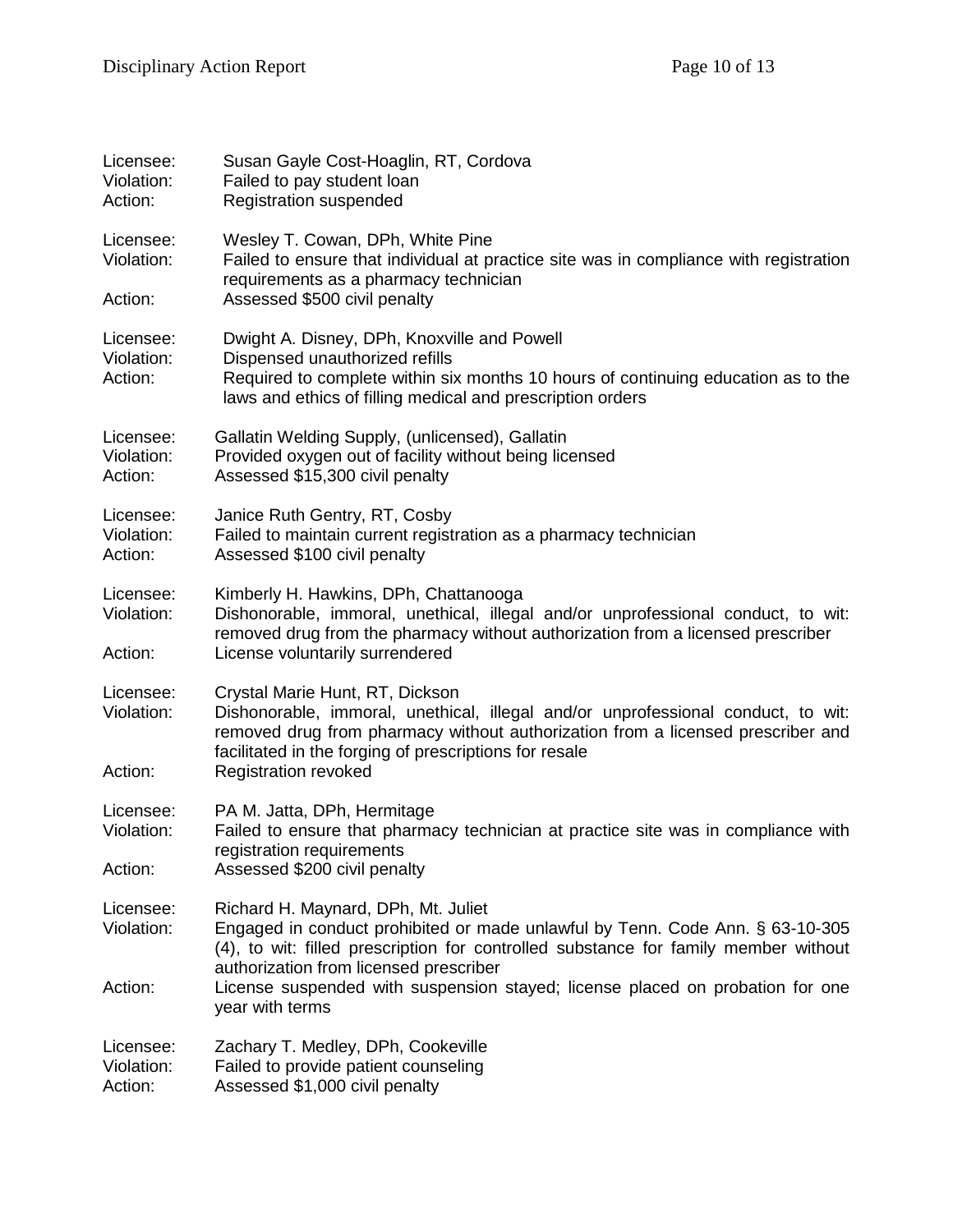| Licensee:<br>Violation:            | Oakley Pharmacy, Inc., #3817, Celina<br>Failed to immediately return or destroy all outdated, defective, or deteriorated<br>prescription drugs and devices and related materials       |
|------------------------------------|----------------------------------------------------------------------------------------------------------------------------------------------------------------------------------------|
| Action:                            | Assessed \$260 civil penalty                                                                                                                                                           |
| Licensee:<br>Violation:            | Phoenix Meds, Inc., #4059, Birmingham, AL*<br>Shipped prescription drugs to physicians and clinics within Tennessee without<br>obtaining manufacturer/ wholesaler/ distributer license |
| Action:                            | Assessed \$1,200 civil penalty                                                                                                                                                         |
| Licensee:<br>Violation:<br>Action: | Theresa Ann Santana, RT, Lebanon<br>Failed to pay student loan<br>License suspended                                                                                                    |
| Licensee:<br>Violation:            | Specialized Medical Services, #3390, Knoxville, and New Berlin, WI<br>Relocated facility and proceeded to do business without obtaining an inspection on<br>the relocated facility     |
| Action:                            | Assessed \$400 civil penalty                                                                                                                                                           |
| Licensee:<br>Violation:<br>Action: | Glenda A. Stepp, RT, Sevierville<br>Failed to maintain current registration as a pharmacy technician<br>Assessed \$100 civil penalty                                                   |

*\*Licensee disciplined in May 2014*

### **BOARD OF SOCIAL WORK LICENSURE**

Licensee: Rachel F. Southall, LAPSW, Nashville\*<br>Violation: Failed to pay student loan Failed to pay student loan Action: License suspended

Licensee: Barbara Tucker, LBASW, Butler\*<br>Violation: Failed to pay student loan Failed to pay student loan Action: License suspended

*\*Licensee disciplined in May 2014*

### **BOARD OF VETERINARY MEDICAL EXAMINERS**

Licensee: Dixie Spay/Neuter Express, Inc., d/b/a Dixie Day Spay, Cleveland

Violation: Failed to comply with the minimum standards for drug procedures, to wit: failed to keep a record of all drugs administered or dispensed, failed to distribute prescription drugs only within a veterinarian-client-patient relationship Action: License reprimanded; assessed \$500 civil penalty

#### **DIVISION OF EMERGENCY MEDICAL SERVICES**

Name: Charles W. Espiritu, EMT-IV, Knoxville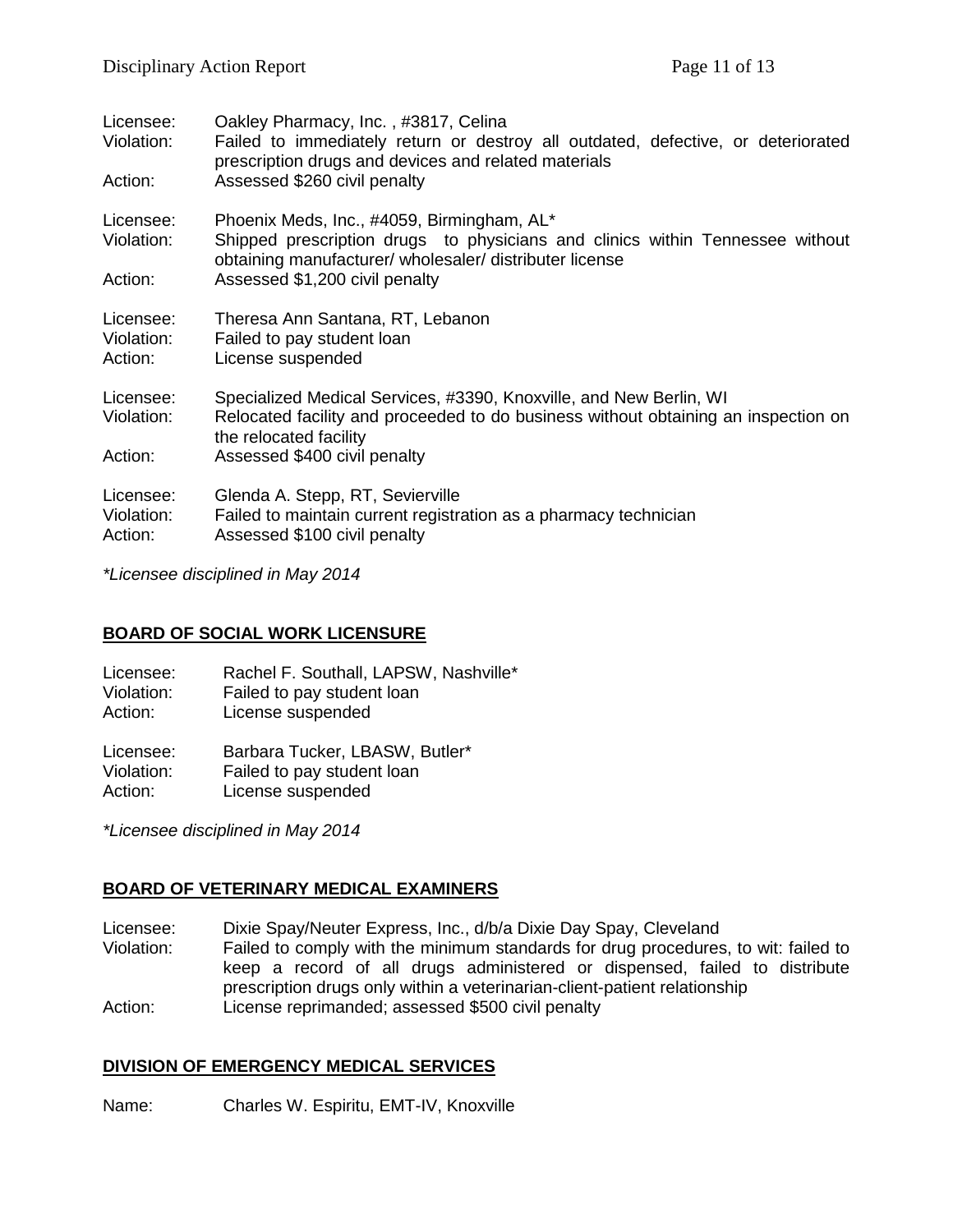| Violation: | Failure to pay student loan               |
|------------|-------------------------------------------|
| Action:    | License suspended                         |
| Name:      | Carmen M. Fierro, Paramedic, Clarksville  |
| Violation: | Failure to pay student loan               |
| Action:    | License suspended                         |
| Name:      | Bruce A. Ferguson, EMR, Cordova           |
| Violation: | Failure to pay student loan               |
| Action:    | License suspended                         |
| Name:      | Orianna E. Mansour, EMT-IV, Murfreesboro* |
| Violation: | Failure to pay student loan               |
| Action:    | License suspended                         |
| Name:      | Aaron E. Smith, EMR, East Ridge           |
| Violation: | Failure to pay student loan               |
| Action:    | License suspended                         |
| Name:      | Tangie J. Swanson, AEMT, Tellico Plains   |
| Violation: | Failure to pay student loan               |
| Action:    | License suspended                         |
| Name:      | Joshua C. Woods, Paramedic, Cordova       |
| Violation: | Failure to pay student loan               |
| Action:    | License suspended                         |

*\*Licensee disciplined April 2013*

## **DIVISION OF PAIN MANAGEMENT CLINICS**

Name: Murfreesboro Pain Management Clinic, Certificate No. 333

Violation: Violation of pain management clinic statutes and/or rules, to wit: accepted cash payments in violation of TCA 63-1-310; failed to ensure proper supervision and prescribing; failed to provide for an alternate medical director; failed to establish policies and procedures governing practitioner training, treatment guidelines, patient compliance monitoring, infection control; and health and safety; failed to maintain appropriate records to substantiate the reason for prescribing controlled substances; failed to maintain adequate billing records and proper medical records for seven years; failed to ensure proper licensure of clinic's health care providers, failed to ensure the delivery of quality care and services Action: Certification surrendered

### **ABUSE REGISTRY**

| Individual: | Gladys Carrie Lynn Budrow |
|-------------|---------------------------|
| Abuse:      | Theft/Misappropriation    |
| Profession: | CNA (revoked)             |